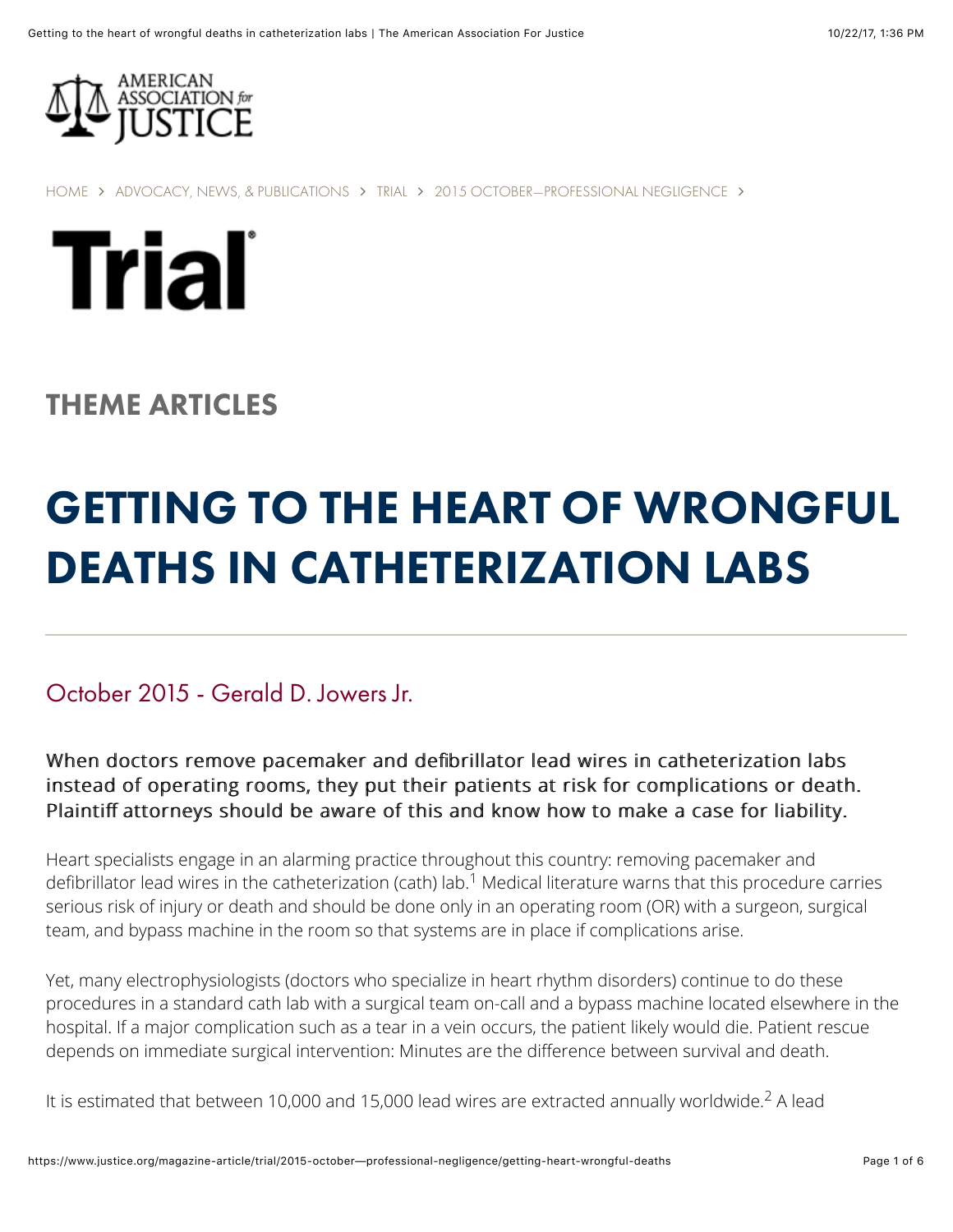extraction is the most dangerous procedure in electrophysiology.<sup>3</sup> A lead is a wire that runs from a pacemaker or implantable defibrillator into the heart's chambers. It attaches to the heart muscle and provides electrical signals from the device as needed. Over time, scar tissue forms at the attachment point and around the lead. Pacemaker and defibrillator lead wires usually are removed with a laser sheath that slides over the wire and burns through the scar tissue that encapsulates it.

During the procedure, the laser travels through the major vein leading to the heart and into the chamber of the heart where the lead is attached. Regardless of the doctor's skill and experience in lead extractions, tearing the vein leading to the heart or tearing the heart itself is an unavoidable risk. These tears cause internal bleeding—if the tear is not repaired immediately, the blood loss is often fatal. Although only heart specialists—electrophysiologists or cardiothoracic surgeons—perform the procedure, the rate of major complications is between 1.4 percent and 5.1 percent. $4$  This means that, statistically, any doctor who performs enough laser lead extractions will experience a major complication.

#### Warnings in the Literature

In 2006, in response to patient deaths during lead extractions, Duke University Medical Center instituted a policy that required laser lead extractions to be performed in an OR with a cardiothoracic surgeon present. 5 Before Duke's policy change, major complications resulted in three patient deaths; after the policy change, there were no patient deaths.<sup>6</sup> Similarly, in 2014, another center reported five major complications in 140 laser lead extractions (3.6 percent) performed in the OR over a period of nearly seven years. Due to the immediate availability of a bypass machine, all five patients were saved.<sup>7</sup>

In 2009, the doctors at Duke cautioned that "although it is possible to perform these procedures in the cardiac catheterization laboratory, we, like others, believe that patients who require emergent intervention would likely die if this were attempted outside of the operating room."<sup>8</sup> In a 2008 article in *Seminars in* Vascular Surgery, the author, a doctor, warned that "laser lead extraction carries the risk for immediate thoracotomy and thus should only be done in an OR environment."<sup>9</sup> Another article reported that doing the procedure in an OR instead of a standard cath lab will save a life for every 100 to 200 procedures. 10

## A Dangerous Practice

Still, many doctors continue to put their patients at needless risk. A 2010 article surveyed 1,000 doctors who perform lead extractions and found that 64 percent do the procedures in a cath lab.11 Even more alarming is that 25 percent of the surveyed doctors reported that they perform lead extractions in a cath lab with no surgeon or OR identified.12

The Heart Rhythm Society's most recent consensus statement, while not mandating lead extraction be done in an OR, explains that in cases in which the superior vena cava is torn, delays of more than five to 10 minutes in being able to access the heart often are fatal.<sup>13</sup> The time needed to mobilize surgical and bypass teams and transfer a bleeding patient from the cath lab to another room in the hospital wastes those critical few minutes. This explains why Spectranetics, a laser lead removal system manufacturer, instructs that laser sheath use is contraindicated "when emergency thoracotomy with cardiopulmonary bypass cannot be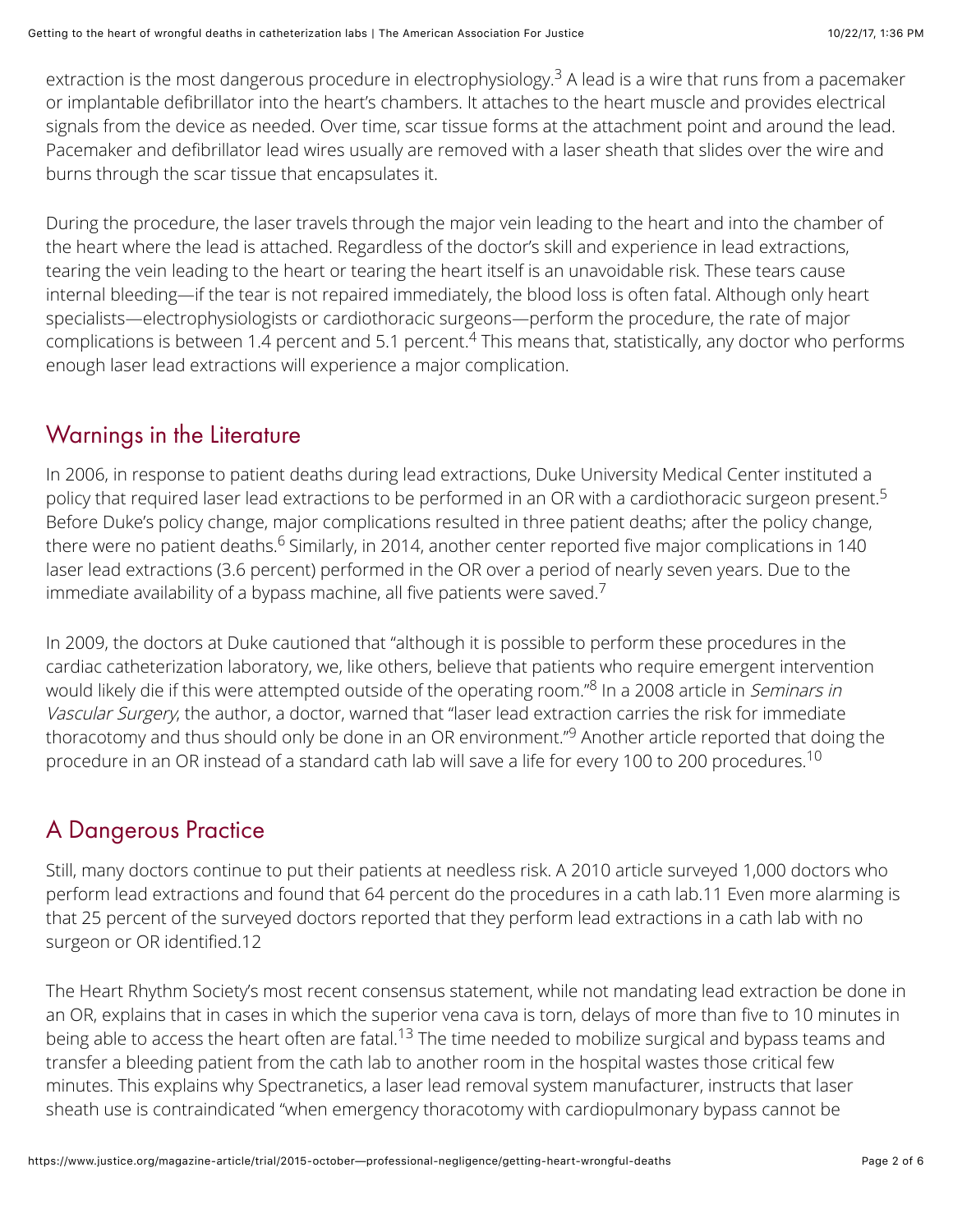performed immediately in the event of a life threatening complication."<sup>14</sup>

### Developing the Liability Case

Doctors and hospitals are resistant to changing their procedures, especially given the costs of using an OR and providing extra staff. But in light of the literature warning that these procedures should be performed only in an OR, lawyers representing families of patients who die from complications of lead removals performed in a standard cath lab can bring medical malpractice cases against both the doctor and the hospital. This is a new and emerging area of litigation, so it is important for plaintiff attorneys to know how to build a case for liability.

The doctor's liability will stem from his or her choice to do the extraction in an unsafe environment. The hospital's liability will be based on having inadequate facilities, equipment, and personnel to safely perform the extractions. Like any medical malpractice case, the standard of care will have to be established by expert testimony. The plaintiff will need to present the testimony of an electrophysiologist who is familiar with the literature and can explain to the jury why the standard of care would never allow extractions to be performed outside of the OR.

Additionally, the plaintiff will need to present a cardiothoracic surgeon to explain how performing the procedure in the OR would have allowed for timely intervention to save the patient. Critical issues in the case will include the reason for the extraction, the doctor's and hospital's experience with prior complications, and what information the doctor and hospital gave the patient, if any, about the risks of the extraction.

Creating a timeline. Evaluating a potential case begins with reviewing the medical records. These records can be complicated, but the attorney should look through them first to determine whether to hire an expert or decline the case. A cath lab typically uses a charting system that creates a timeline of events. Look for the following in the timeline:

- When was the complication recognized?
- When was the surgeon paged?
- When was the OR notified?
- How long did it take for the surgeon and surgical nurses to arrive?
- How long did it take to move the patient to the OR?

Given that delays in surgical intervention as short as five minutes are associated with patient death, any delay following signs of a major complication requiring surgery is unacceptable. The length of time it took for the surgeon and nurses to arrive and transfer the patient to the OR may demonstrate that they were unprepared to handle a complication, and, more importantly, that the inability to save the patient was foreseeable.

Depositions. When deposing the doctor, ask about prior complications and deaths in similar procedures. A prior poor outcome due to the time required to mobilize a surgical team and move a patient to the OR would be important evidence that the doctor—and hospital—were on notice that doing lead extractions in the cath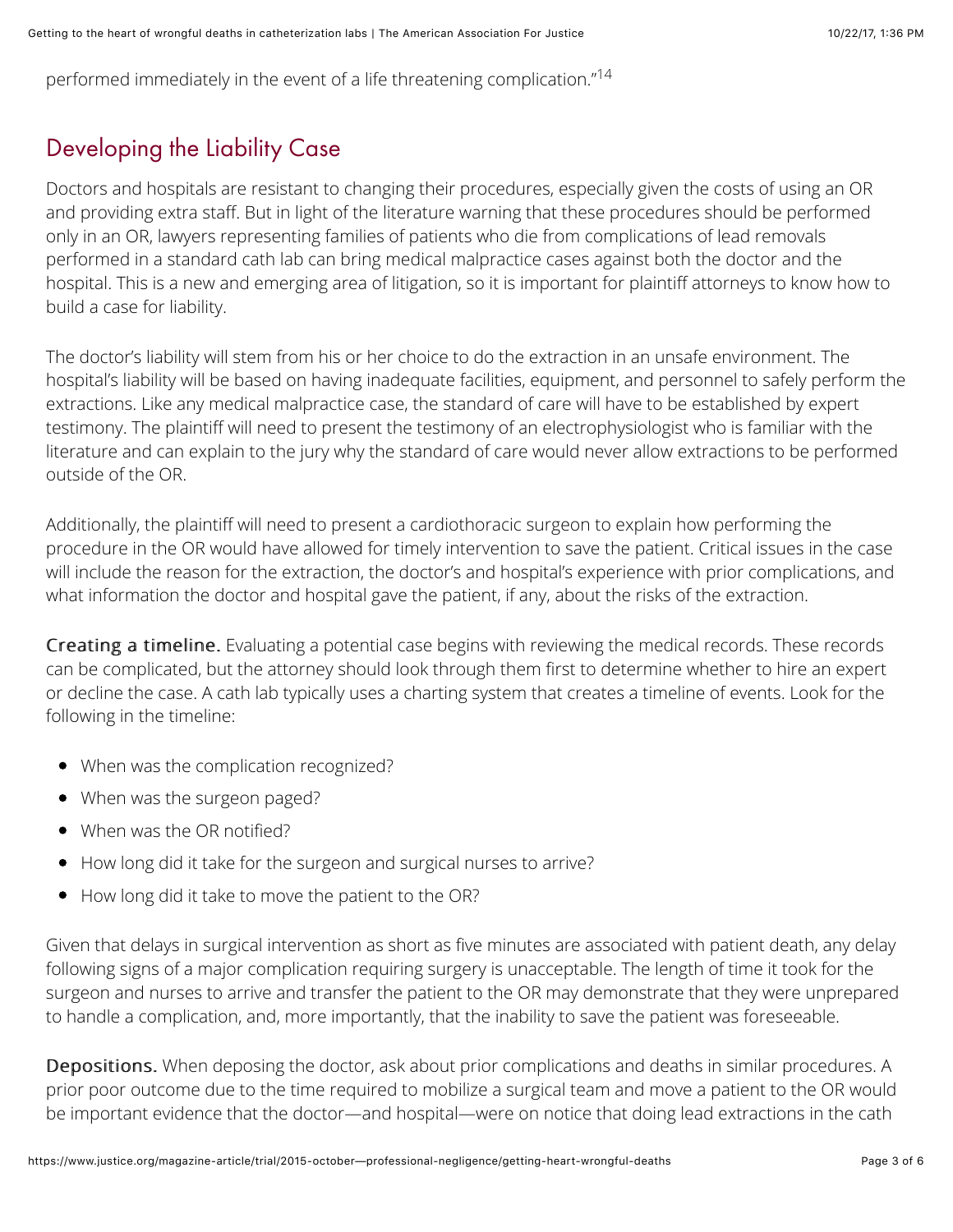lab was not safe. Also, find out the reason for the extraction of the lead wires:

- Was the device malfunctioning, or was there an infection?
- Was the extraction elective, or was it mandatory?
- Was doing nothing an option for the patient, and was that option discussed?
- Could the lead have remained in place and a new one implanted alongside it?

Exposing the patient to lead extraction risks may have been unnecessary.

Ask whether the doctor was aware of other facilities in which lead extractions were performed only in an OR. Did the doctor choose to do the extraction in the cath lab, or did the hospital not give him or her another option? Find out whether the doctor, surgical team, and bypass team ever performed drills to evaluate their response time in an emergency situation.

You also should explore the informed consent issue: What was the patient told about the procedure's risks? It is unlikely that the patient was advised that if a major complication were to occur, life-saving people and equipment would not be in the room and probably could not be mobilized in time. No patient would knowingly accept that risk.

As trial lawyers, the cases we bring and the successes we achieve for our clients often are catalysts for change. By bringing malpractice cases against doctors and hospitals that continue to perform lead extractions in standard cath labs, we can end this practice and prevent patient deaths.

Gerald D. Jowers Jr. is a partner with Janet, Jenner & Suggs in Columbia, S.C. He can be reached at [gjowers@myadvocates.com](mailto:gjowers@myadvocates.com).

#### **Notes**

- 1. A cath lab is a specialized room in a hospital containing diagnostic and imaging equipment used in certain heart procedures that typically are performed by non-surgeon electrophysiologists. A cath lab is not equipped or staffed for open heart surgery.
- 2. Robert G. Hauser et al., Deaths and Cardiovascular Injuries Due to Device-Assisted Implantable Cardioverter-Defibrillator and Pacemaker Lead Extraction, 12 Europace 395 (2010).
- 3. See Charles A. Henrikson et al., A Survey of the Practice of Lead Extraction in the United States, 33 Pacing & Clinical Electrophysiology 721 (2010).
- 4. Charles Kennergren et al., Laser-Assisted Lead Extraction: The European Experience, 9 Europace 651 (2007); Oussama Wazni et al., Lead Extraction in the Contemporary Setting: The LExICon Study: An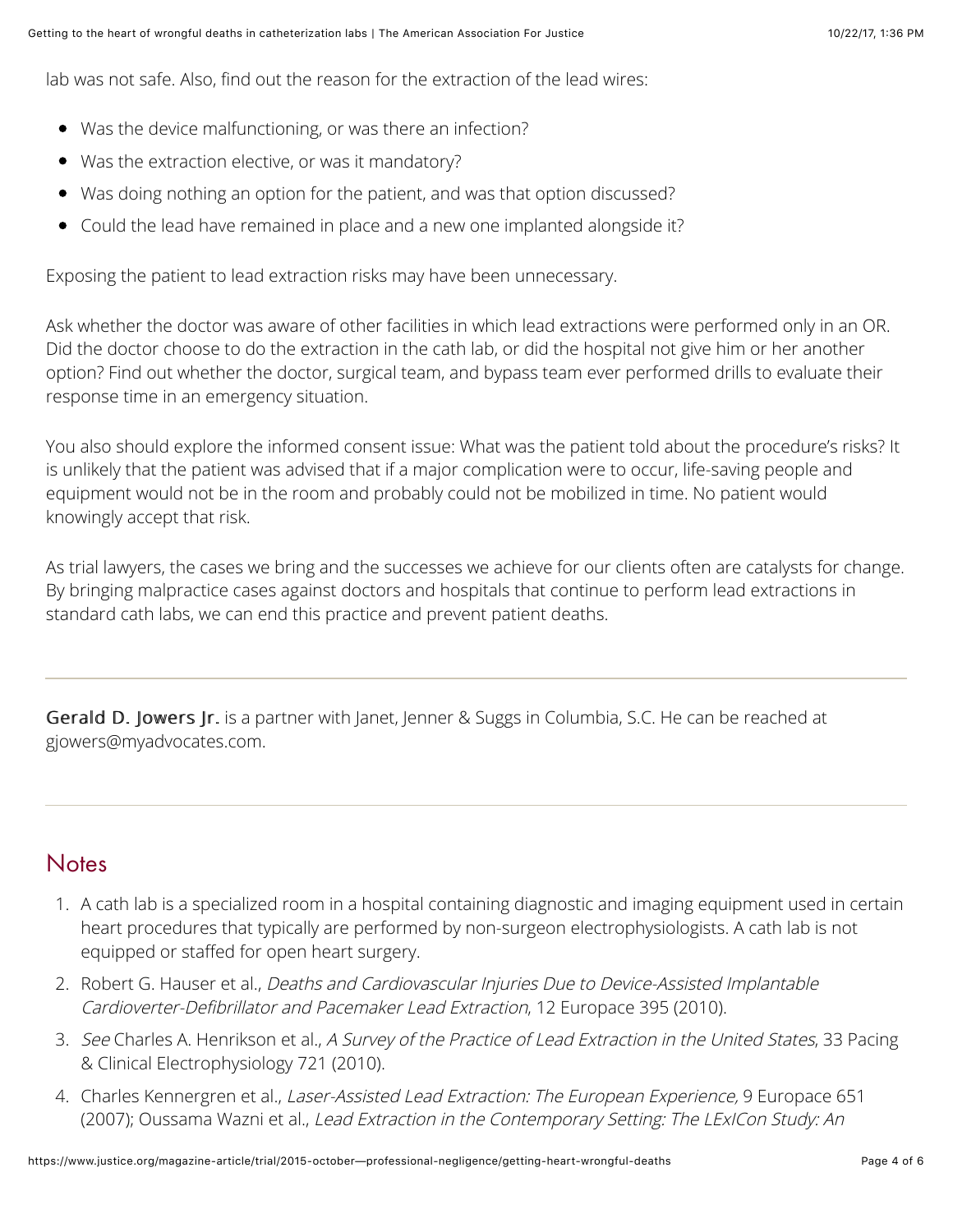Observational Retrospective Study of Consecutive Laser Lead Extractions, 55 J. Am. College Cardiology 579 (2010); see also Wei Wang et al., Cardiopulmonary Bypass Standby Avoids Fatality Due to Vascular Laceration in Laser-Assisted Lead Extraction, 29 J. Cardiac Surgery 274 (2014).

5. Jeffrey G. Gaca et al., Laser-Assisted Extraction of Pacemaker and Defibrillator Leads: The Role of the Cardiac Surgeon, 87 Annals Thoracic Surgery 1446 (2009).

6. Id.

- 7. Wang et al., supra note 4.
- 8. Gaca et al., *supra* note 5, at 1449.
- 9. Robert W. Feldtman, Intravascular Lead Extraction Using the Excimer Laser: Pitfalls and Tips for Success, 21 Seminars Vascular Surgery 54, 55 (2008).
- 10. Frank Bracke, Complications and Lead Extraction in Cardiac Pacing and Defibrillation, 16 Netherlands Heart J. S28, S29 (2008).
- 11. See Henrikson et al., supra note 3.
- 12. Id.
- 13. Bruce L. Wilkoff et al., Transvenous Lead Extraction: Heart Rhythm Society Expert Consensus on Facilities, Training, Indications, and Patient Management, 6 Heart Rhythm 1085, 1092 (2009).
- 14. Spectranetics, SLS II Laser Sheath: Instructions for Use 2 (Jan. 2014), [www.spectranetics.com/resources/ifu-library/](http://www.spectranetics.com/resources/ifu-library/).